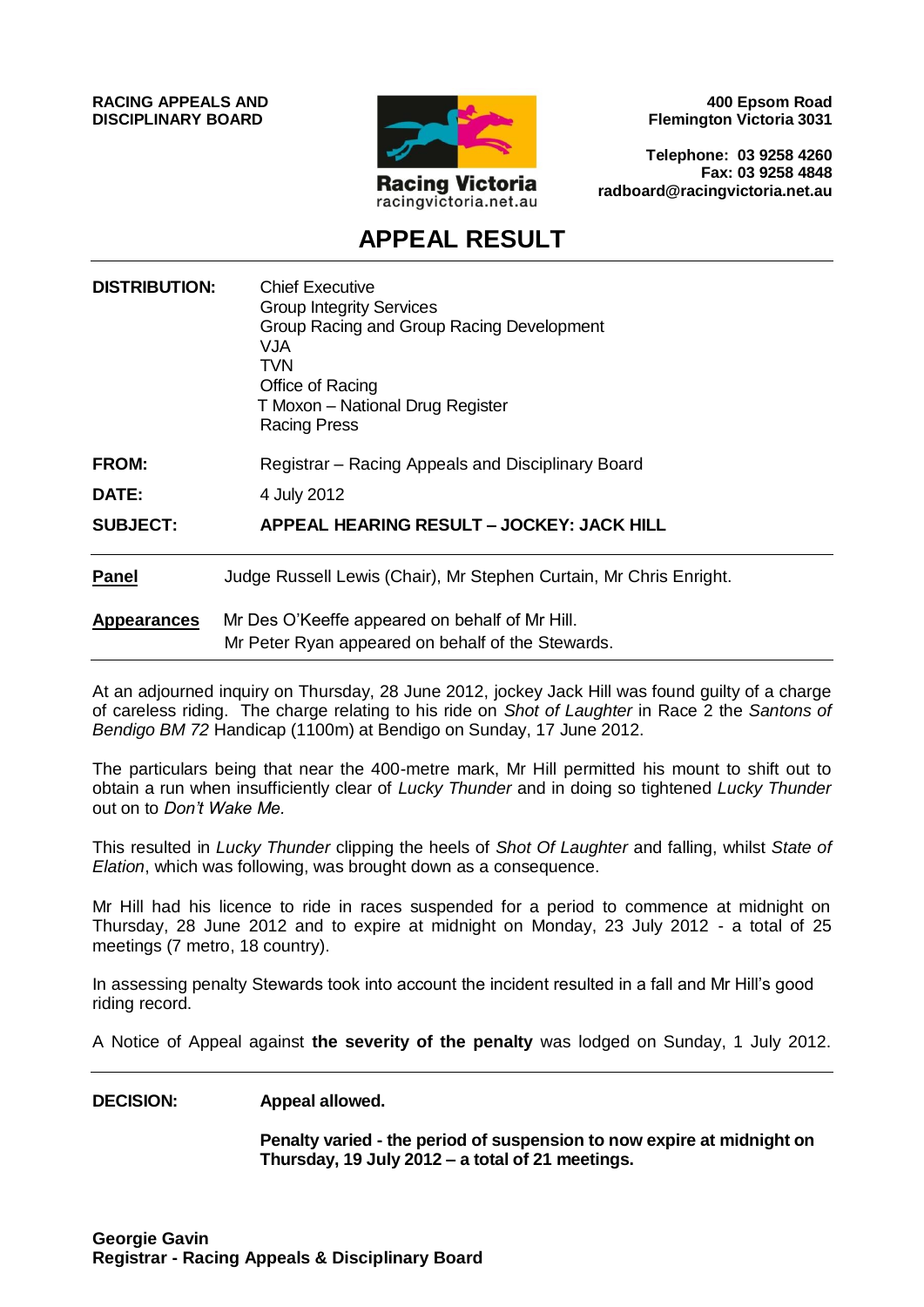# **TRANSCRIPT OF PROCEEDINGS**

### **RACING APPEALS AND DISCIPLINARY BOARD**

\_\_\_\_\_\_\_\_\_\_\_\_\_\_\_\_\_\_\_\_\_\_\_\_\_\_\_\_\_\_\_\_\_\_\_\_\_\_\_\_\_\_\_\_\_\_\_\_\_\_\_\_\_\_\_\_\_\_\_\_\_\_\_

**HIS HONOUR JUDGE R.P.L. LEWIS, Chairman MR S. CURTAIN MR C. ENRIGHT**

#### **EXTRACT OF PROCEEDINGS**

**DECISION**

#### **IN THE MATTER OF THE SANTONS OF BENDIGO BM 72 HANDICAP OVER 1100 METRES AT BENDIGO ON 17/6/12**

**JOCKEY: JACK HILL**

### **MELBOURNE**

#### **WEDNESDAY, 4 JULY 2012**

MR P. RYAN appeared on behalf of the RVL Stewards

MR D. O'KEEFFE appeared on behalf of the Appellant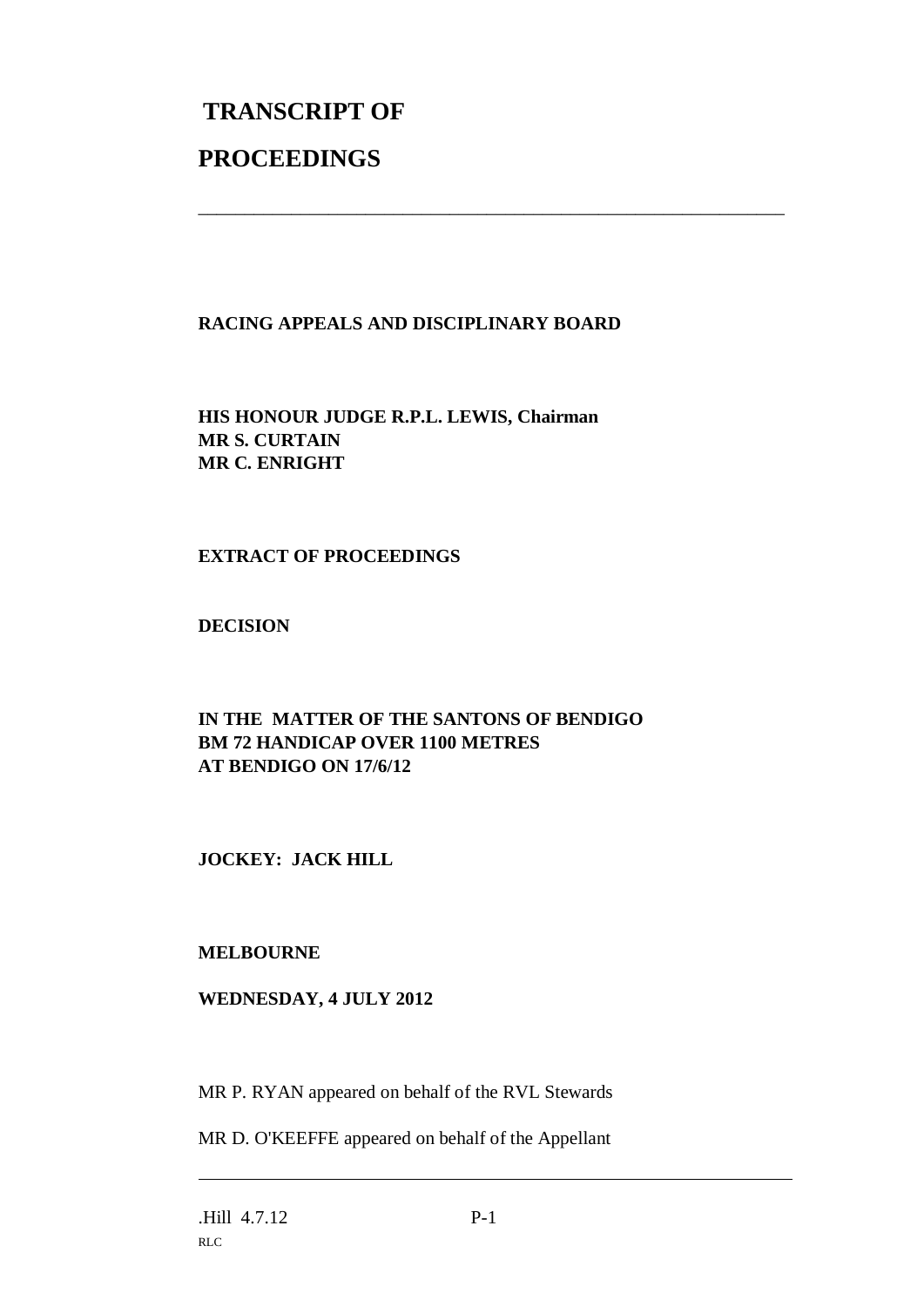CHAIRMAN: In this appeal, the Board has had considerable difficulty in arriving at a satisfactory conclusion. Cases of careless riding where the consequence is a fall become problematic, as can be easily demonstrated in this case. For example, Mr Ryan has conceded that the degree of carelessness was in the low range and the shift was regarded as minor but the consequences were significant.

In cases where the degree of carelessness has been in the medium range or even in the high range we know that the highest penalty in the last eight or nine years has been 30 days or 30 meetings. A relatively recent case was Danny Brereton who suffered a severe spinal injury although I understand he has now achieved some movement in his legs. The Board has not been informed whether in that case the degree of carelessness was low, medium or high.

It is trite to say that a minor shift can cause catastrophic results; it can bring down more than one horse, there could be multiple falls with multiple injuries to riders. Does it mean that the maximum penalty in that case would still be 30 days or 30 meetings? We have not been confronted with such a case, but one wonders about the possibilities.

In this case the appellant received 28 meetings for his careless riding which, ignoring a discount of 3 meetings allowed by the Stewards, is only two less than the highest penalty which has come before the Board. In this case, the consequences were that the fallen horse was destroyed, a rider had his arm broken and another rider was placed in jeopardy as a result of the fall, his